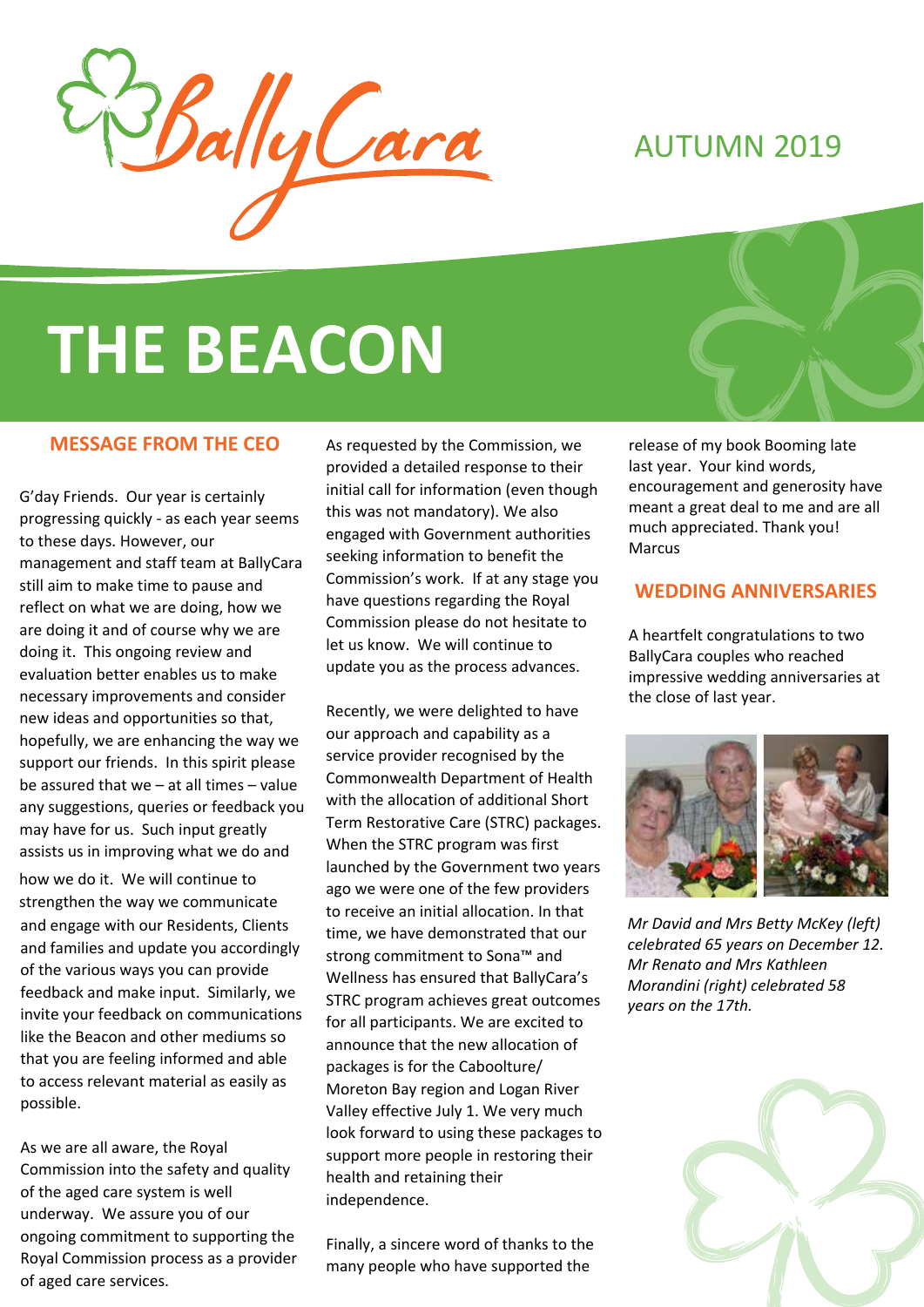# **AUSTRALIA DAY**

We had some fantastic Australia Day celebrations in the Village and Residential Care. Always a joyous time with our BallyCara friends!













### **WE HAVE VACANCIES!**

In February 2018 we were well into the construction of our Cairdeas Apartments. Today we have Residents moving in. There are still a number of vacancies open so now is the time to secure a spot. For more information please call 1300 272 222.

#### **STRC SUCCESS STORY**



Meet Keith, one of our STRC clients. Keith was having trouble performing daily tasks around the house. His different medical conditions meant that he was short of breath, lacked energy and became easily disoriented.

After going out to see Keith in his home to assess his situation, our team of allied health professionals decided they would assist him both in his home environment and at the BallyCara Wellness Centre. They worked with Keith to build his resilience and confidence – Keith's end goal being to safely transition back home. When Keith first came to BallyCara he was reluctant, however soon saw the benefits in taking part in a program like STRC.

Keith performed exercises that mimicked his activities at home to ensure this program was personalised for his needs. Massive improvements were made as the program was completed including being able to walk further without as many rests. Keith's sessions also extended from 20 minutes to 40/45 minutes. This meant that at the close of the eight weeks, Keith was able to move back home.

The Short Term Restorative Care (STRC) Program provides an 8-week journey of restorative services and support to ACAT assessed clients through a multi-disciplinary health approach. The goal is to improve the wellbeing of the client and delay their need to enter long term care.

# **RETIREMENT VILLAGE NEWS**

BallyCara has been a buzz since the New Year with Village events and activities recommencing. Bus Trips with Barry have again been well attended and the fact Barry always has a different place to visit is always well received.

Australia Day was another big success with Residents singing and dancing the afternoon away to great Australian songs by Pink Inc. Boat Trips have recommenced again and this year we hope the weather is more kind. The Boat Trips on the Shamrock are always hugely popular with trips to Moreton Island and the Brisbane River as well as the fishing trips on the Bay.

The BallyCara Wellbeing Choir has also recommenced and we look forward to their future performances. In March we look forward to St Patrick's Day, Restaurant Night and the first Sports Afternoon for the year. 2018 saw the 'Green' team take out the win, making it two years in a row.

Sports Afternoon is a great afternoon of indoor and outdoor sports with Residents and Staff coming together in combined teams to compete for the 'Kevin Hill' Memorial Shield.

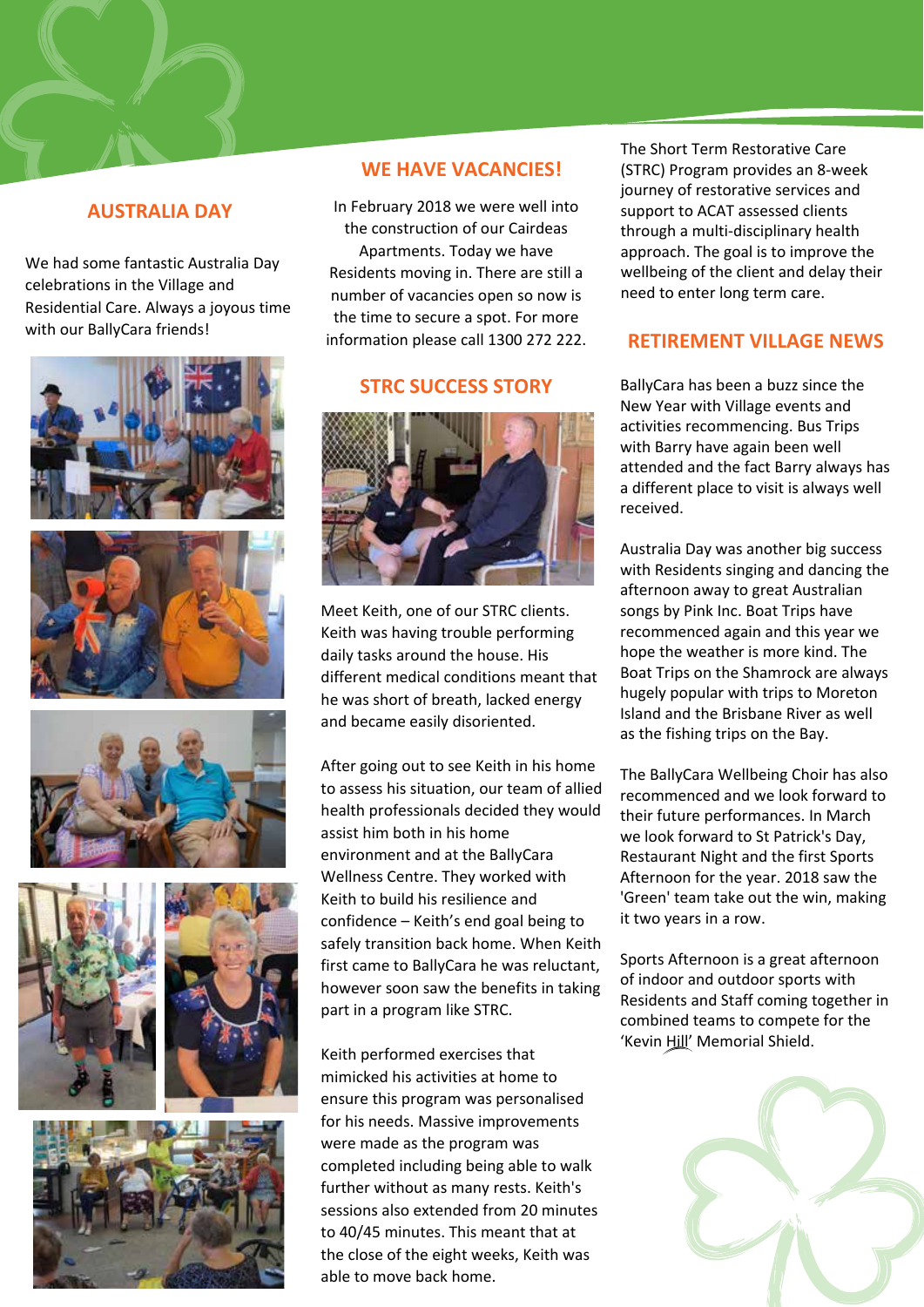# **HAPPINESS & FUN WORKSHOP**

In January The Living Room at Bethania hosted the 'Happiness and Fun' Lifestyle Workshop facilitated by the lovely Nikki Cox Wellness. BallyCara friends gathered for engaging and practical advice whilst being inspired to lead a more enjoyable life and see that having fun is important no matter your age! Thank you to all who took part and to Andrea and Kylie for arranging this wonderful event.



#### **FRIEND IN FOCUS**

Meet Kevin,

Kevin Forbes was born in Mackay and lived there for a small portion of his childhood, before spending some time in Rockhampton. When he was seven years old, his parents decided to move the family to Brisbane. Kevin relished growing up in Brisbane – "Just magical. It's a marvellous place."

When he was 13, he met his wife, Helen who lived across the street from him. Today, the pair own a motorhome together and have completed countless Australian adventures throughout the years – "All over Australia, you name it," Helen said. Their most recent trip was to Western Australia (WA). Kevin's favourite place they visited during this expedition was Kalumburu, a very remote community of approximately 467 people and the northernmost settlement in WA. It was during this trip that Kevin's great handyman skills came into play, saving the pair from becoming stranded in the middle of isolated dirt roads.



Complimentary to his explorations, he has taken part in many extensive treks, including the Larapinta walk in Alice Springs, Cradle Mountain in Tasmania, and Yamba to Red Rock. But the most significant and meaningful of them all was the Kokoda Trail. After his first Redcliffe 'Jetty2Jetty' with his family, Kevin recalls telling his daughters one thing he would love to do is walk the Kokoda Trail. Avid walkers themselves, they were more than happy to accompany him. At age 74, Kevin travelled to Papua New Guinea to walk the Kokoda Trail. "It was very emotional," he said.

Kevin and Helen have been living independently at BallyCara for ten years now. They claim their decision to come here was incontestable –

"[BallyCara] stuck out by a country mile." Kevin prides himself on maintaining their gorgeous front garden and has created a bee hive for the wild honey bees that linger around their home. He continues to stay active and keep fit. In 2018, he won the 'Jetty2Jetty' Age Champion for the 80 to 90-year-old age category!

# **HEALTH DEPARTMENT SECRETARY VISIT**

In January, BallyCara welcomed Health Department Secretary, Glenys Beauchamp and her colleagues Nicole and Carina. During their visit we showcased our commitment to reframing the ageing journey through an absolute commitment to empowerment, wellness and

restorative care - regardless of age or health status. We were delighted to receive such a positive affirmation from the Secretary.

# **MEN'S HEALTH GROUP LOGAN**

In February, we started our first free Men's Health Group in Logan. This 6-week program led by our fabulous Exercise Physiologist, Elise focuses on improving physical and mental wellness through group circuits and education sessions. It was great to see our BallyCara friends getting their fitness on track for the year as well as make wonderful new connections within their community. It is safe to say the first program has kicked off to a cracking start. Congratulations to all those involved.





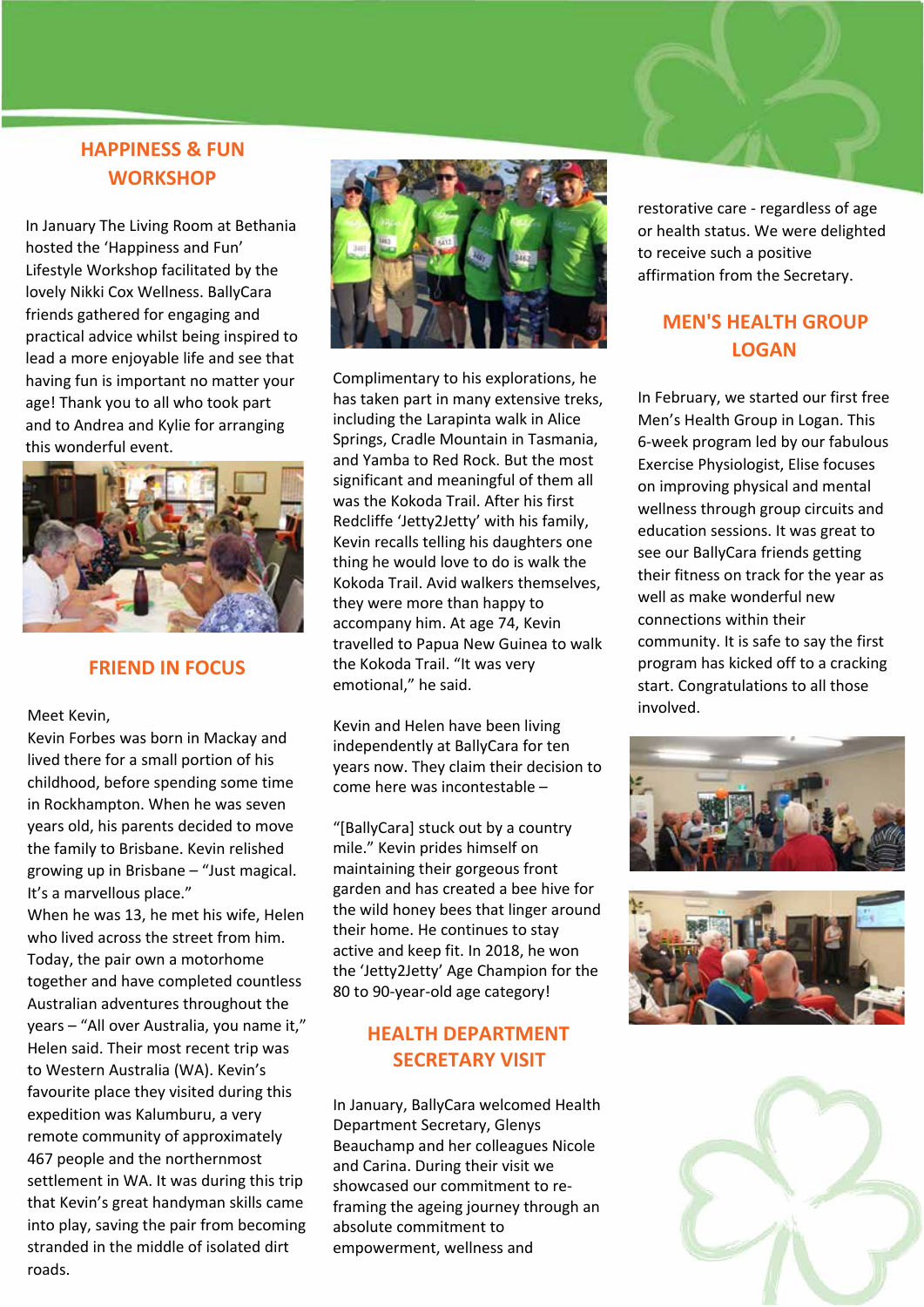# **A MESSAGE FROM OUR CHIEF CUSTOMER OFFICER**

It is always beneficial to commence a new year by taking some precious time to reflect on the year that has just passed. Although it feels as though time is racing past us, it is also beneficial to recognise how much was achieved in 2018, and the subsequent enjoyment Residents, family and staff are gaining from such achievements.

It is such a joy to take visitors or staff on extended leave around the renovated Residential Care buildings, as such members of our community immediately identify the positives that are right in front of our faces which we may not see everyday. Allow me to share some stories with you:

Today when showing a staff member on leave the newly renovated Hibernian Villa, it was pointed out to me how lovely it is to see Residents enjoying the privacy of being in their own room and having the space to watch a movie, or sit quietly with their spouse, without the moment being interrupted.

A few weeks ago, we had visitors from overseas (Europe, UK & USA) who are internationally recognised experts in the aged care, acute care and medical research industries. These illustrious visitors were overwhelmed with the kindness, friendliness, and happiness demonstrated by the staff, which was evident across the entire organisation. The visitors wanted to express the impact the culture of BallyCara had on them as being unique, compassionate and authentic.

Last week, Management planned a thank you celebration for the staff for their patience and hard work through the extensive building

renovations which have recently been completed in Hibernian Villa. Instead of the staff enjoying food and fellowship isolated to a staff-only area, they initiated to spread the happiness and share the celebration with the Residents in both Hibernian and Sunnyside Villas, by celebrating Harmony Day. This celebration recognised the diversity of countries, cultures and ethnicities of staff and Residents at BallyCara, and how such diversity enriches all of our lives. The celebration included a traditional Aboriginal chant, the discussion of Scottish Kilts and a traditional Philippine dance in cultural dress, performed by the staff for the Residents to enjoy.

Such examples are a testament of the love, respect and care the Residents and staff have for each other. We shall endeavour to continue tocelebrate this incredible culture of friendship and happiness, and prevent the extraordinary from becoming ordinary.



#### **WORLD ORAL HEALTH DAY**

It's never too early or too late to start looking after your oral health. March 20 is World Oral Health Day and is a great reminder to ask yourself if you're taking adequate care of your oral health and hygiene. According to the Australian Dental Association, of the world's population, 90% will suffer from oral diseases in their lifetime and many of these are avoidable. There are plenty of ways in which you can decrease the likelihood of serious mouth issues:

- 1. Brush your teeth with fluoride toothpaste twice a day
- 2. Floss at least once a day
- 3. Eat a healthy diet that is low in

sugar, tobacco and alcohol

- 4. Drink plenty of water
- 5. See your dentist for regular check-ups

Good dental habits require a little more time and effort, however the benefits are lifelong and worthwhile. Having good oral health will also have a positive impact on your general health and wellbeing.



# **NEW HYDROTHERAPY CLASS ON THE GOLD COAST**

Join our Exercise Physiologist, Elise at Runaway Bay pool for water exercise classes aimed at improving your strength, fitness and balance. Of course we are still running our land based exercises on Thursdays at Burleigh (8:00am) and Pimpama (10:30am). Come join in the fun! Contact 1300 272 222 for more information or to book. Cost per aqua class is \$10.00.



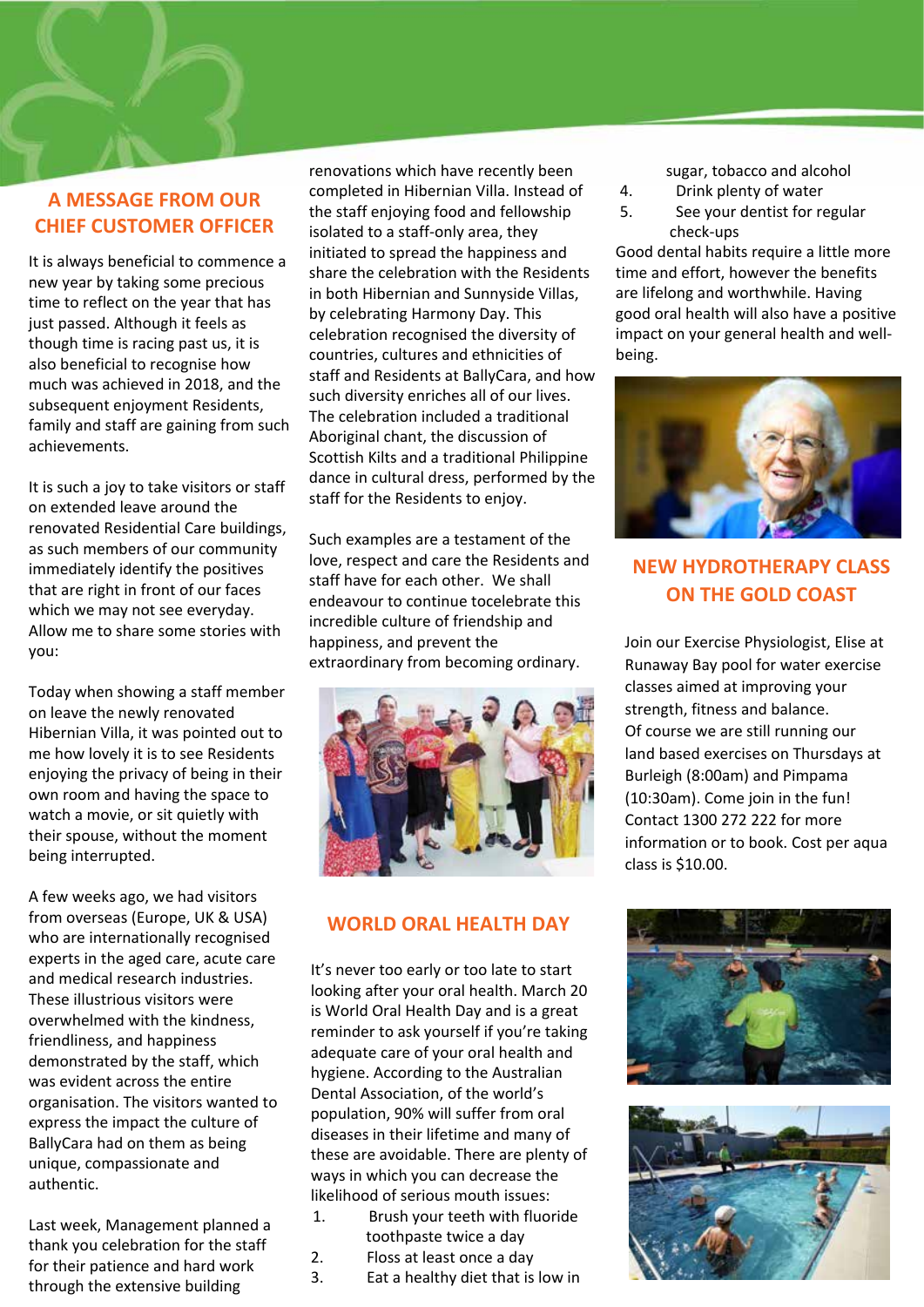#### **MELBOURNE HOME CARE**

We are pleased to announce that as well as the Commonwealth Home Support Program (CHSP) in the Northern Melbourne region, we are also now an approved provider of Home Care Packages. If you or someone you know is looking for a HomeCare provider in the Northern Melbourne region please contact us on 1300 037 542.



#### **STRC TESTIMONIAL**

"What an amazing program, it is very full on but I would not change a thing. Every person I have had come to see me are so caring and lovely. Their understanding and the exercise itself has helped so very much. The way the team works together, you should be so proud... you are angels. Thank you from the bottom of my heart. I hope this program continues to help many more."



# **LIBBY - CUSTOMER SERVICE COORDINATOR GOLD COAST**



It was three and a half years ago that Libby wrote her Happiness essay as part of the Ballycara Customer Service Coordinator application. She recalls it was the welcoming atmosphere of BallyCara that made her feel immediately welcomed and nurtured – "From the moment I walked in the doors at the BallyCara Wellness Centre Reception for my interview I felt a natural, genuine warmth and sense of community. I knew I wanted to be a part of this."

Libby grew up in a remote community on the Darling Downs before moving to the Gold Coast following a job offer to manage a business in Southport 20 years ago. As a young girl she looked up to her elders for their knowledge, experience and guidance. She believes they are important teachers. Libby's greatest achievements in her life are her happy, healthy and kind children, and her lasting and valued friendships. She is also proud of her courage to change career path in her thirty's and begin a new job that enables her to help others and really make a difference.

Libby embraces her passion for HomeCare through sharing in the Sona™ Philosophy, encompassing dignity, security and happiness for all members of the community.

She strives to inspire all those who come into contact with BallyCara to have a zest for life and move into their golden years with confidence, drive and open positive adaptation of what is possible for them. Libby recognises BallyCara's dedication to innovation and breaking the mould of traditional aged care - an aspect that Libby relishes and motivates her in her role as Customer Services Coordinator for our Gold Coast Region.

# **INVIGORATE PROGRAM AT SCARBOROUGH**



The Invigorate Program is a day respite for HomeCare clients living in the community. The program enables clients to meet new people and enjoy activities like: art and craft, movies, BBQ's, morning tea at Cafe's, museum visits and many fun days. We are a small intimate group who enjoy a chat and getting to know each other.

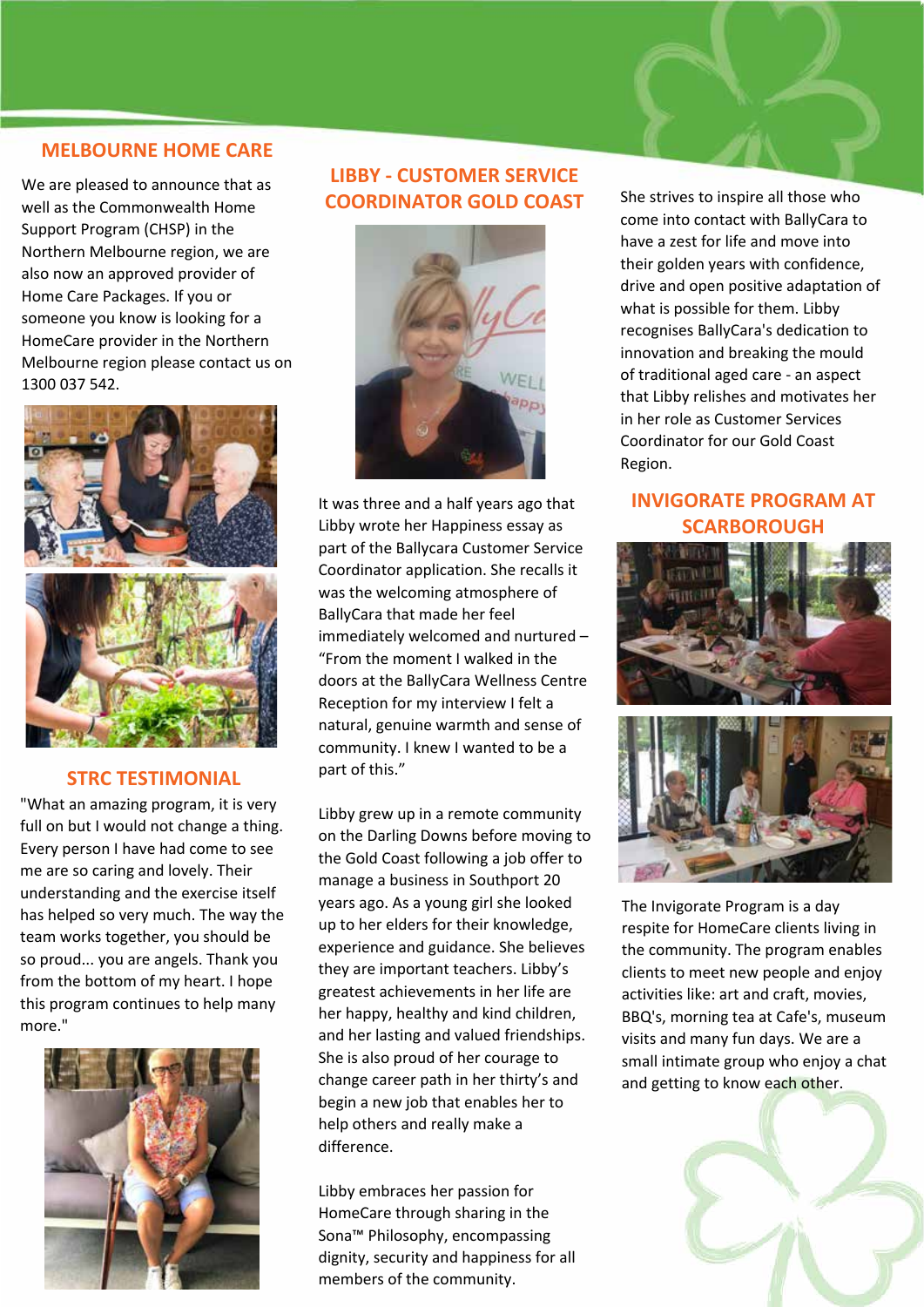### **OUT & ABOUT**

Cruising adventures with Mr Bannister on the Gold Coast!



# **INTERACTIVE FOREST MURAL IN SUNNYSIDE**

An interactive forest mural is currently being painted in the memory support unit at Sunnyside Villa to enhance the space and promote wellness. The mural is still in the underpainting stage (initial layer).



Two staff members are working together to both design and paint the mural. Over time, the wall will incorporate tactile elements such as movable butterflies for engagement, textural elements such as felt and wood to support a sensory experience, and the use of contrasting and complementary colours to optimise the visual experience.

Residents have been invited to paint alongside the staff members, for which one has contributed substantially to the trees, while other residents have had a verbal contribution, offering a running commentary of opinions and ideas while watching the painting!

# **RESIDENTIAL CARE ACTIVITIES**

Although February has been a hot month, we still had plenty going on. Bus outings have continued as usual, including one outing to the Dolphins Leagues Club where Residents and their partners enjoyed lunch together.

We were treated to a visit from Ann and her assist dog, Lilly. They will be visiting every week to spend time with Residents. Lilly is a poodle-crossdachshund who was rescued from the dog pound. When Ann needed assistance, Lilly began her training. She is a beautiful, gentle dog and we are looking forward to her visits.

Another fabulous visit was from Boutique Birds. Teri, the owner brought a selection of birds to show our Residents. There were several cockatiels which hopped about allowing the Residents to hold and pat them - the Residents enjoyed this immensely. There was also a selection of parrots on show, along with baby ones.

We look forward to what Autumn has in store for Residential Care, including St Patrick's Day celebrations on Monday March 18.





# **COMMUNITY JIGSAW PUZZLE IN BETHANIA**





The wonderful ladies down in The Living Room, Bethania arranged a community Jigsaw Puzzle for BallyCara friends to be a part of.

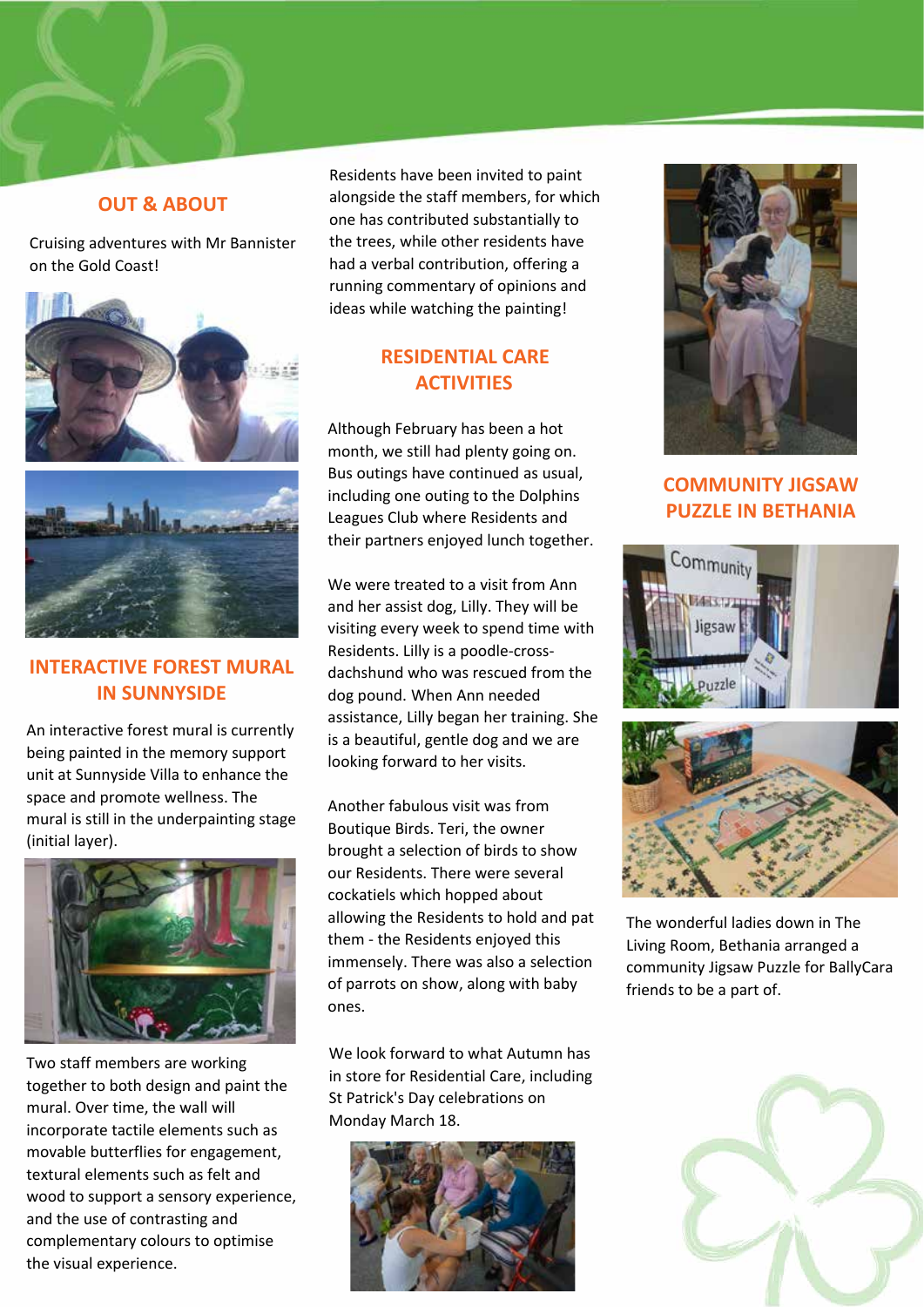#### **CHANNEL 7 FEATURE!**

In late February, we were lucky enough to feature in a Channel 7 News story focusing on demographics in the workforce. Here at BallyCara we are proud to accommodate five generations of employees, with our most senior employee over 80 years of age. A massive thank you and congratulations to all those involved in this fabulous story.



## **HIBERNIAN VILLA REFURBISHMENT**





In our Residential Care we assess and care for your individual requirements and care needs as we believe this approach to Residential Care will provide you and your family with a sense of future-mindedness. To start the conversation about Residential Care please phone 1300 272 222 to find out information about our facilities, accommodation types, pricing and more.

#### **PARKINSON'S DISEASE**

Parkinson's disease is a disorder of the nervous system. It results from damage to the nerve cells in a region of the brain that produces dopamine, a chemical that is vital for the smooth control of muscles and movement. People with Parkinson's disease often suffer symptoms such as: tremor-shaking, rigidity-resistance and stiffness of muscles during movements, slowness of a movement and loss of balance.

#### **What is the effectiveness of exercise intervention for people with Parkinson's disease?**

Physical capabilities: 57.2% reported positive effects; Lower limbs, trunk and upper limbs: 59.6%; Flexibility: 46.7%; Motor control: 57.1%; Metabolic functions: 57.1%.

#### **What exercise movements will assist people with Parkinson's disease?**

Large or big movements have been proven to improve movement quality of life in people with Parkinson's. These movement exercises have led to faster walking speeds, bigger steps, better balance and increased trunk rotation.

#### **Movements:**

1. Hallelujah three way - Arms above head, arms out to the side like a hug, arms down by your side.

2. Pick the apple on the side - Turn and reach up with the opposite hand, turn hips. 3. Figure 8 - fingers interlocked arms extended - moving in a figure 8, row your boat.

4. Back stroke.

5. Breast stroke - pretend like you're grabbing onto something, reach out and pull air back (big movements).

6. Ski poles - one arm up out in front and one arm back down low.

7. 4 drums - bang the drum on opposite side with opposite hand high and low. 8. Dance slide - hip flexion into knee extension, alternate legs or same side. 9. Clam shells - open up wide with arms and legs.

All exercises should target functional reach, flexibility, stretching, balance, muscle strength, mobility and motor control and be started in a seated position before moving to standing.

# **SWEET VALENTINE CHOCOLATE MAKING**

In the spirit of Valentine's Day BallyCara friends at The Living Room, Bethania were treated to a chocolate-making session. Hard not to be happy when there's chocolate around!



**STAFF AWARD PRESENTATION**



The Federal Member for Petrie Luke Howarth recently asked for nominations of Excellence in Care within his electorate. We are thrilled to say that BallyCara received several nominations of excellence from our Village of Friends and broader community. Luke Howarth MP recently visited BallyCara at Scarborough to recognise the Excellence in Care Awards and present the staff with a certificate of congratulations as well as sharing morning tea with a number of our Residents in the Village of Friends. Such a wonderful recognition for all the staff who are dedicated and committed to providing first class service.